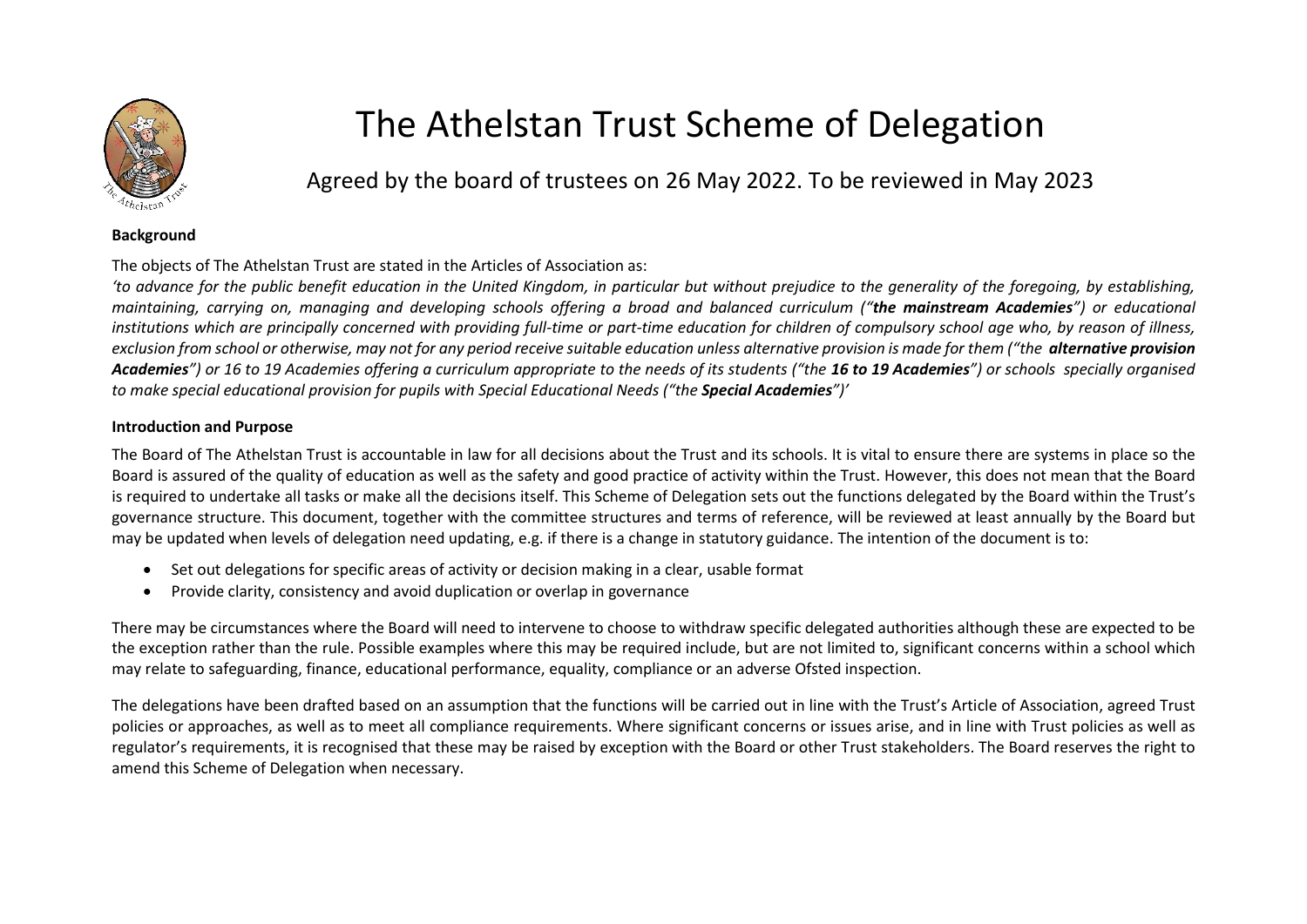**Levels of Trust Governance and Leadership**

| <b>Members</b>                         | The guardians of governance, members have a strategic 'eyes on, hands off' role. In summary, Members' key<br>responsibilities include: amending the Articles of Association; appointing or removing Members and Trustees;<br>appointing the Trust's auditors; receiving the audited annual accounts; holding the Board of Trustees to account.                                                                                                                                                                                                                                                                           |
|----------------------------------------|--------------------------------------------------------------------------------------------------------------------------------------------------------------------------------------------------------------------------------------------------------------------------------------------------------------------------------------------------------------------------------------------------------------------------------------------------------------------------------------------------------------------------------------------------------------------------------------------------------------------------|
| <b>Trust Board</b>                     | Members of the Board are both Directors under company law and Trustees under charity law. The Board are<br>accountable to the Members, Secretary of State for Education, and the wider community for the quality of the<br>education provided and for the appropriate expenditure of public money. The Board hold legal accountability for<br>all aspects of operational delivery and are required to have systems to assure themselves of the quality, safety<br>and good practice of the affairs of the Trust. The Board delegates some responsibility including for day to day<br>management.                         |
| <b>Board</b><br><b>Committees</b>      | Local Governing Bodies have key roles in relation to; providing support, monitoring and challenge around<br>educational experience and performance; stakeholder engagement and supporting alignment with Trust strategy,<br>approach, ethos and values. In addition, there are Audit and Risk, Site and Facilities, Staffing and Standards<br>committees which have been established to enable review, scrutiny and discussion of key areas and to ensure the<br>Board has sufficient understanding and oversight. Detailed committee roles and memberships are set out in the<br>terms of reference for each committee. |
| <b>Trust Leadership</b><br><b>Team</b> | The Trust Leadership Team is made up of the Chief Executive Officer, Chief Financial Officer, Head of Operations,<br>IT manager and Head of Governance. The Team is responsible for delivering the educational and operational<br>outcomes for the Trust as set out by the Board. The CEO is the Accounting Officer and has personal responsibility<br>to the ESFA and the DfE.                                                                                                                                                                                                                                          |
| Headteacher                            | The individual who has responsibility for the performance and defined operational activity areas in a school in<br>line with Trust strategy, approach, ethos and values.                                                                                                                                                                                                                                                                                                                                                                                                                                                 |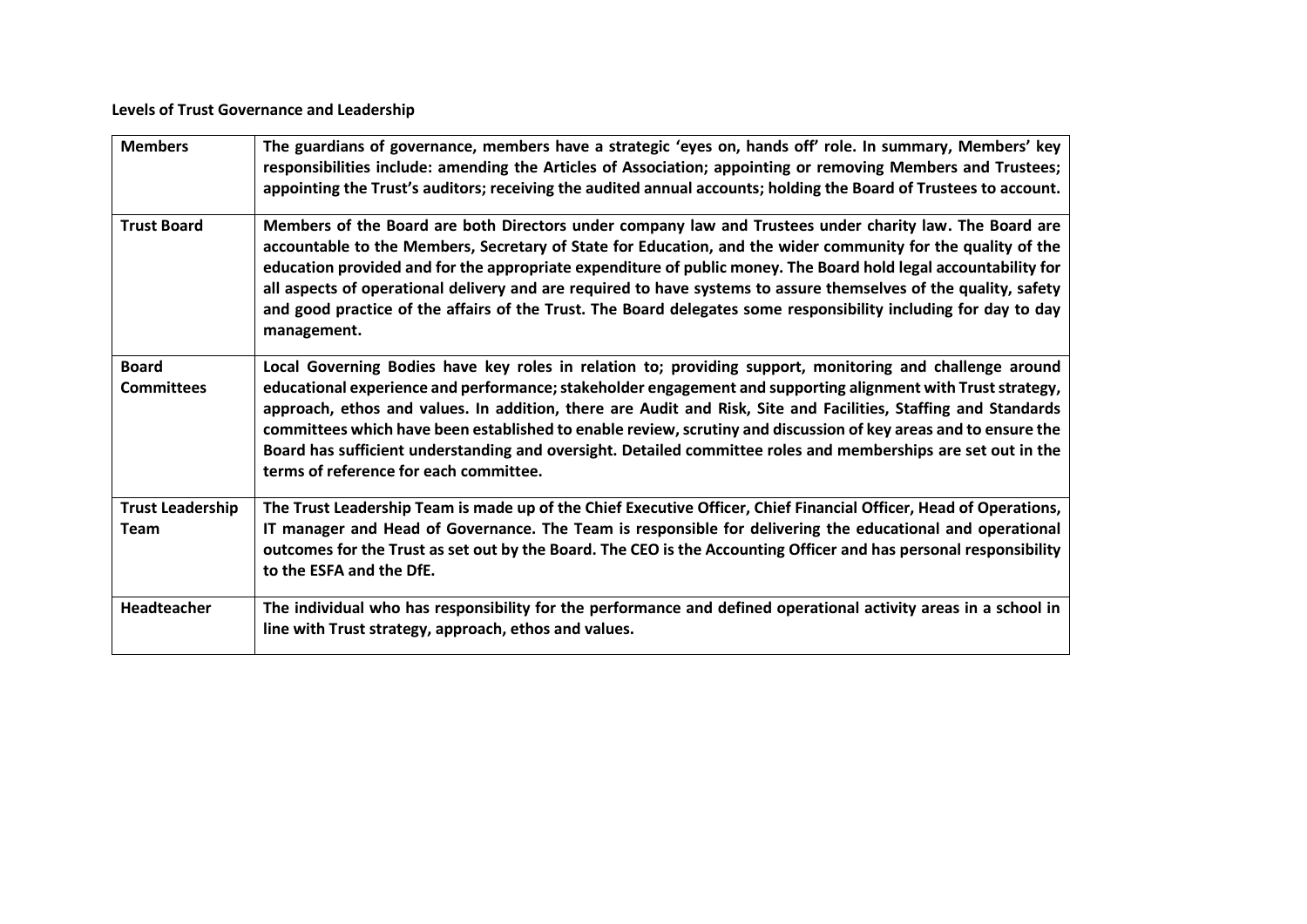

## Scheme of Delegation

| Key        | <b>Task</b>                                                                      | <b>Trust Board</b> | <b>Trust</b>     | <b>CEO</b> | <b>LGB</b> | Headteacher |
|------------|----------------------------------------------------------------------------------|--------------------|------------------|------------|------------|-------------|
| Function   |                                                                                  | or Members         | Committee        |            |            |             |
| Curriculum | Monitor and review curriculum policy to provide a balanced, diverse and          |                    |                  |            | $\sqrt{ }$ | $\sqrt{ }$  |
|            | broadly based curriculum including provision of RE                               |                    |                  |            |            |             |
| Curriculum | Monitor standards of teaching and learning                                       | $\sqrt{ }$         | <b>Standards</b> | V          | $\sqrt{ }$ | $\sqrt{ }$  |
| Curriculum | Monitor student achievement against set targets                                  |                    | <b>Standards</b> | v          | $\sqrt{ }$ | $\sqrt{ }$  |
| Curriculum | Make provision for SEND students with or without a statement                     |                    |                  | v          |            | $\sqrt{ }$  |
| Curriculum | Assess students as per other schools and comply with DFE guidance                |                    |                  |            |            | $\sqrt{ }$  |
| Curriculum | Set the times of school sessions, dates of school terms and holidays and         |                    |                  |            | $\sqrt{ }$ | $\sqrt{ }$  |
|            | ensure each school meets for 190 days (380 sessions) in a school year            |                    |                  |            |            |             |
| Curriculum | Decide which subject options should be taught having due regard to               |                    |                  |            |            | $\sqrt{ }$  |
|            | resources, and provision for flexibility in the curriculum (including activities |                    |                  |            |            |             |
|            | outside school day)                                                              |                    |                  |            |            |             |
| Curriculum | Ensure that only approved external qualification and syllabuses are offered      |                    |                  |            | $\sqrt{ }$ | $\sqrt{ }$  |
|            | to students of compulsory school age                                             |                    |                  |            |            |             |
| Curriculum | Approve and maintain written policy on Relationships and Sex Education           | V                  | Policy           | V          |            | $\sqrt{ }$  |
|            |                                                                                  |                    | group            |            |            |             |
| Curriculum | Prohibit political indoctrination and ensure the balanced treatment of           | v                  |                  | V          | $\sqrt{ }$ | $\sqrt{ }$  |
|            | political issues                                                                 |                    |                  |            |            |             |
| Curriculum | Approve, renew and monitor the Trust SEND policy with school procedures          | V                  | Policy           | Λ          | $\sqrt{ }$ | $\sqrt{ }$  |
|            |                                                                                  |                    | group            |            |            |             |
| Curriculum | Determine whether education of individual students should be delivered           |                    |                  |            |            | $\sqrt{ }$  |
|            | by an external provider                                                          |                    |                  |            |            |             |
| Community  | Ensure the schools share facilities with other schools and the wider             |                    |                  |            | V          |             |
|            | community and promote community cohesion                                         |                    |                  |            |            |             |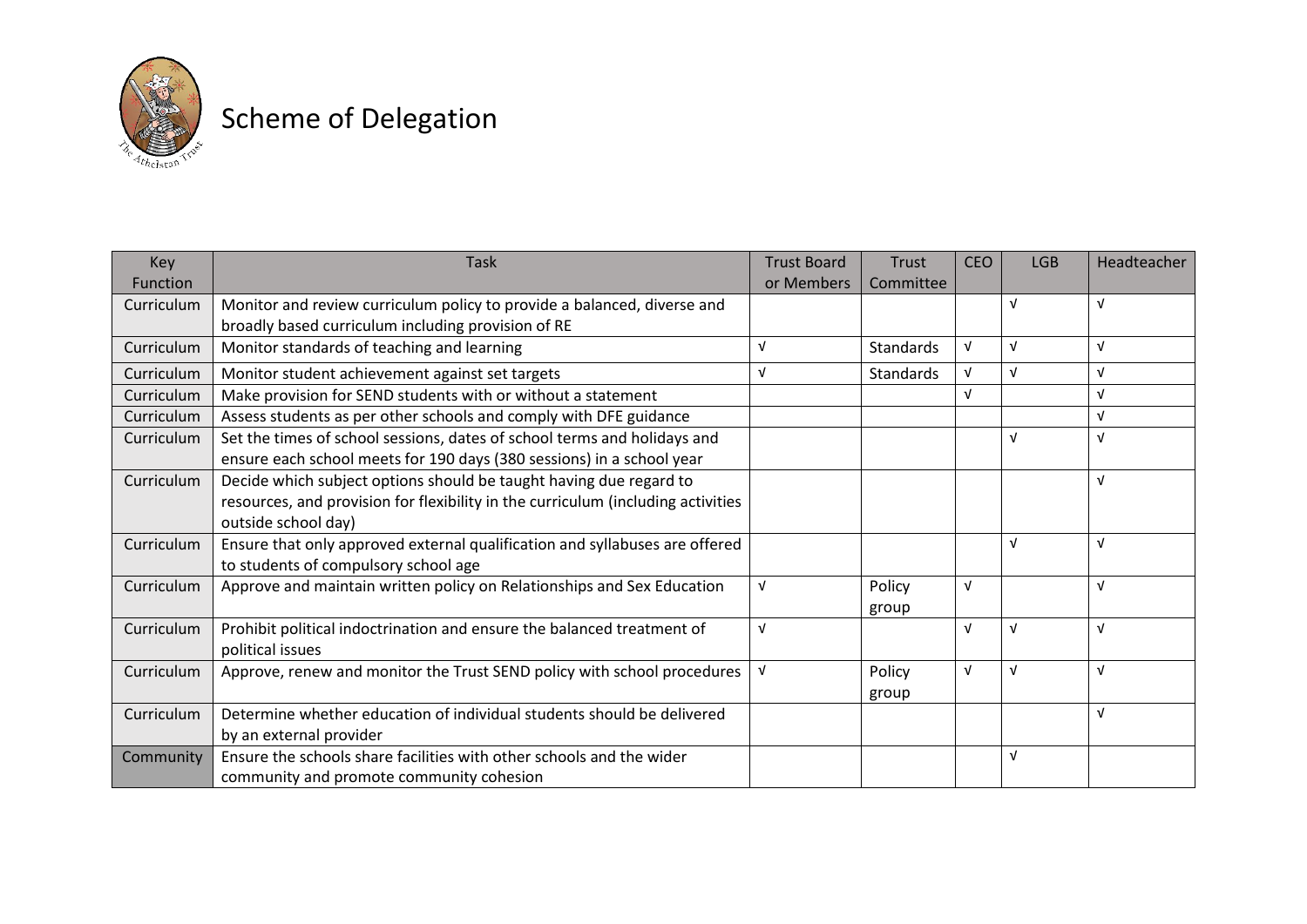| Student                                                                                                                     | Approve the Trust behaviour policy and school procedures                 | V          | Policy    |            | $\sqrt{ }$ | $\sqrt{ }$ |  |
|-----------------------------------------------------------------------------------------------------------------------------|--------------------------------------------------------------------------|------------|-----------|------------|------------|------------|--|
| Welfare                                                                                                                     |                                                                          |            | group     |            |            |            |  |
| Student                                                                                                                     | Approve the school exclusion policy                                      |            |           |            | $\sqrt{ }$ | $\sqrt{ }$ |  |
| Welfare                                                                                                                     |                                                                          |            |           |            |            |            |  |
| Student                                                                                                                     | Suspend a student for one or more fixed terms (not exceeding 45 days in  |            |           |            |            | $\sqrt{ }$ |  |
| Welfare                                                                                                                     | total in a year) or exclude permanently                                  |            |           |            |            |            |  |
| Student                                                                                                                     | Review the use of suspensions (formerly known as fixed term excliusions) |            |           |            | $\sqrt{ }$ |            |  |
| Welfare                                                                                                                     | and to decide whether or not to confirm all permanent exclusions (and    |            |           |            |            |            |  |
|                                                                                                                             | fixed term suspensions where necessary)                                  |            |           |            |            |            |  |
| Student                                                                                                                     | Direct reinstatement of suspended students                               |            |           |            | $\sqrt{ }$ |            |  |
| Welfare                                                                                                                     |                                                                          |            |           |            |            |            |  |
| Student                                                                                                                     | Review the overall pattern and use of suspensions and exclusions within  | V          |           | $\sqrt{ }$ | $\sqrt{ }$ |            |  |
| Welfare                                                                                                                     | the schools                                                              |            |           |            |            |            |  |
| Student                                                                                                                     | Monitor and review student attendance                                    | $\sqrt{ }$ | Standards | V          | $\sqrt{ }$ | $\sqrt{ }$ |  |
| Welfare                                                                                                                     |                                                                          |            |           |            |            |            |  |
| Student                                                                                                                     | Maintain register of student attendance                                  |            |           |            |            | $\sqrt{ }$ |  |
| Welfare                                                                                                                     |                                                                          |            |           |            |            |            |  |
| Student                                                                                                                     | Provide meals if requested by any students                               |            |           |            |            | $\sqrt{ }$ |  |
| Welfare                                                                                                                     |                                                                          |            |           |            |            |            |  |
| Student                                                                                                                     | Ensure the schools have appointed a designated teacher to support looked |            |           | $\sqrt{ }$ |            |            |  |
| Welfare                                                                                                                     | after and previously looked after children                               |            |           |            |            |            |  |
| Student                                                                                                                     | Ensure Trust policy and school procedures for Looked After Children are  |            |           |            | $\sqrt{ }$ | $\sqrt{ }$ |  |
| Welfare                                                                                                                     | consistent with measures set out in the statutory guidance               |            |           |            |            |            |  |
| Student                                                                                                                     | Appoint a designated trustee and governors for Safeguarding children     | V          |           |            | $\sqrt{ }$ |            |  |
| Welfare                                                                                                                     |                                                                          |            |           |            |            |            |  |
| Student                                                                                                                     | Annually review the Safeguarding and Child Protection policy and         | V          | Policy    | $\sqrt{ }$ | $\sqrt{ }$ | $\sqrt{ }$ |  |
| Welfare                                                                                                                     | procedures                                                               |            | group     |            |            |            |  |
| Student                                                                                                                     | Maintain a Single Central Record at each school                          |            |           | $\sqrt{ }$ |            | $\sqrt{ }$ |  |
| Welfare                                                                                                                     |                                                                          |            |           |            |            |            |  |
| Parents                                                                                                                     | Ensure schools publish all information as required on its website        |            |           | $\sqrt{ }$ | $\sqrt{ }$ | $\sqrt{ }$ |  |
| Parents                                                                                                                     | Adopt and review the Complaints Policy                                   | V          | Policy    | V          |            |            |  |
|                                                                                                                             |                                                                          |            | group     |            |            |            |  |
| Summary of key points only. Detail in Financial Procedures, Administration & Control Policy and ESFA Academy Trust Handbook |                                                                          |            |           |            |            |            |  |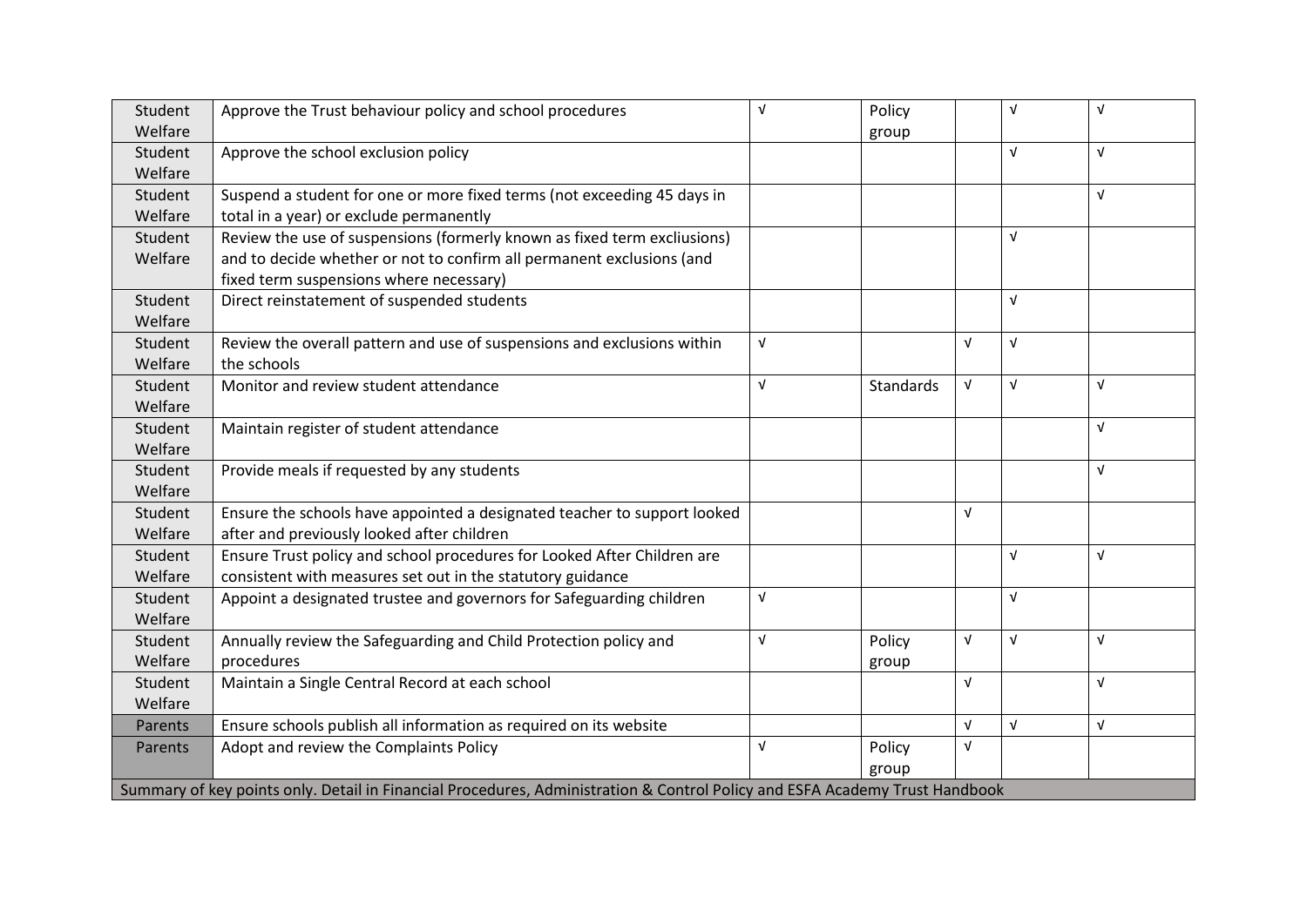| Finance  | Sign off the Annual Accounts and Report                               | V          |             |            |            |            |
|----------|-----------------------------------------------------------------------|------------|-------------|------------|------------|------------|
| Finance  | Approve the Finance Procedures, Administration and Control Policy,    | $\sqrt{ }$ | Audit &     |            |            |            |
|          | including review and recommend levels of delegated authority          |            | Risk        |            |            |            |
| Finance  | Appoint external auditors                                             | Members    |             |            |            |            |
| Finance  | Approve the budget                                                    | $\sqrt{ }$ |             |            |            |            |
| Finance  | Approve level of school contribution                                  | $\sqrt{ }$ | Audit &     |            |            |            |
|          |                                                                       |            | <b>Risk</b> |            |            |            |
| Finance  | Manage budget at school level                                         |            |             |            |            | $\sqrt{ }$ |
| Finance  | Monitor income, expenditure, cash flow and balance sheet              | $\sqrt{ }$ | Audit &     | V          |            |            |
|          |                                                                       |            | Risk        |            |            |            |
| Finance  | Inform ESFA of any financial irregularities                           | $\sqrt{ }$ |             | $\sqrt{ }$ |            |            |
| Finance  | Set a Charging and Remissions Policy                                  | $\sqrt{ }$ | Audit &     | V          |            |            |
|          |                                                                       |            | <b>Risk</b> |            |            |            |
| Finance  | Appoint the internal Auditor                                          | $\sqrt{ }$ | Audit &     |            |            |            |
|          |                                                                       |            | Risk        |            |            |            |
| Finance  | Receive and where appropriate respond to reports from the Auditors    | $\sqrt{ }$ | Audit &     | $\sqrt{ }$ |            |            |
|          |                                                                       |            | Risk        |            |            |            |
| Finance  | Ensure the Trust is properly audited                                  | $\sqrt{ }$ |             | $\sqrt{ }$ |            |            |
| Finance  | Ensure the Trust meets Financial Management Standards and complies    |            | Audit &     | V          |            |            |
|          | with Academy Trust Handbook                                           |            | Risk        |            |            |            |
| Finance  | Establish an appropriate mechanism for the receipt and procurement of |            |             | V          |            | $\sqrt{ }$ |
|          | donations                                                             |            |             |            |            |            |
| Finance  | Review risk management and risk register                              | $\sqrt{ }$ | Audit &     | $\sqrt{ }$ |            |            |
|          |                                                                       |            | Risk        |            |            |            |
| Finance  | Review school level risk assessments                                  | $\sqrt{ }$ |             |            |            |            |
| Finance  | Monitor school level risk assessments                                 |            |             |            | $\sqrt{ }$ |            |
| Finance  | Approve and maintain a register of business interests                 | $\sqrt{ }$ |             | $\sqrt{ }$ |            | $\sqrt{ }$ |
| Planning | Agree and approve the Trust Strategic Plan                            | $\sqrt{ }$ |             | V          |            |            |
| Planning | Ensure recommendations following an OFSTED inspection are             |            |             | V          | $\sqrt{ }$ |            |
|          | incorporated into the School Improvement Plans                        |            |             |            |            |            |
| Planning | Agree priorities for the School Improvement Plans                     |            |             | $\sqrt{ }$ |            | $\sqrt{ }$ |
| Planning | Contribute to and approve School Improvement Plan                     |            |             | V          | $\sqrt{ }$ |            |
| Planning | Monitor School Improvement Plan                                       |            |             | $\sqrt{ }$ | $\sqrt{ }$ |            |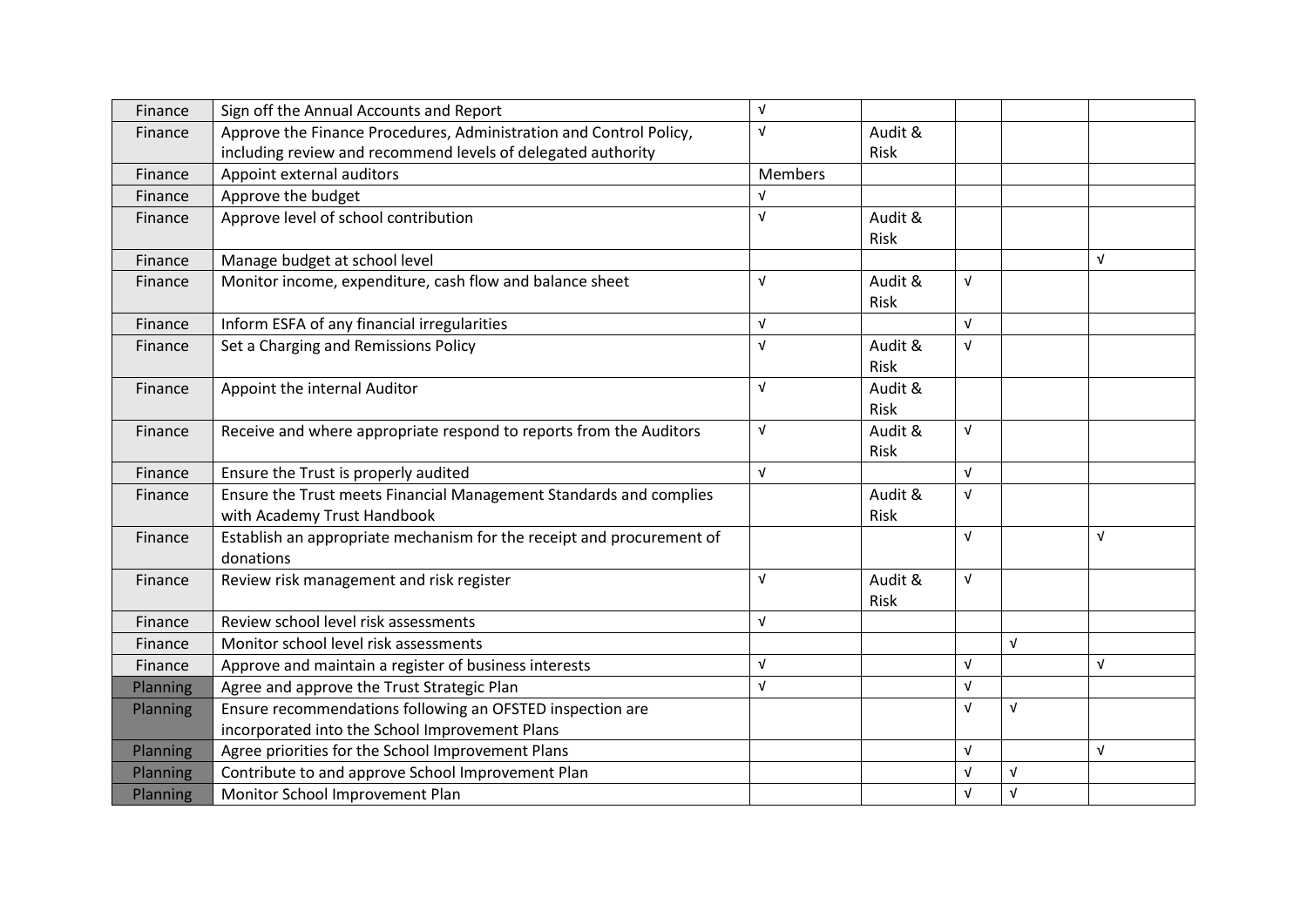| <b>Staffing</b> | <b>Approve Trust Pay Policy</b>                                              | $\sqrt{ }$ | <b>Staffing</b> |            |            |            |
|-----------------|------------------------------------------------------------------------------|------------|-----------------|------------|------------|------------|
| <b>Staffing</b> | Consider and approve the recommendations of the CEO in respect of pay        | $\sqrt{ }$ | <b>Staffing</b> |            |            |            |
|                 | progression of Headteachers and other senior leaders                         |            |                 |            |            |            |
| <b>Staffing</b> | Be responsible for levels of pay and conditions of service for all employees | $\sqrt{ }$ | <b>Staffing</b> |            |            |            |
| <b>Staffing</b> | Consider Trust staffing model and budget                                     | $\sqrt{ }$ | <b>Staffing</b> | $\sqrt{ }$ |            |            |
| <b>Staffing</b> | Approve additional leadership posts                                          | $\sqrt{ }$ | <b>Staffing</b> | $\sqrt{ }$ |            |            |
| <b>Staffing</b> | Determine pay scale of leadership and senior support staff posts             | $\sqrt{ }$ | <b>Staffing</b> | $\sqrt{ }$ |            |            |
| <b>Staffing</b> | Keep CEO and CFO pay under review, approve any appointment to the            |            | <b>Staffing</b> |            |            |            |
|                 | Executive pay scale and report annually to the Board                         |            |                 |            |            |            |
| <b>Staffing</b> | Approve any changes to the Leadership or TLE structure in schools            |            |                 | $\sqrt{ }$ |            | $\sqrt{ }$ |
| <b>Staffing</b> | Scrutinise and review HR Policies                                            |            | <b>Staffing</b> |            |            |            |
| <b>Staffing</b> | Appoint, suspend or dismiss CEO, CFO, Headteacher, Company Secretary         | $\sqrt{ }$ |                 |            |            |            |
| <b>Staffing</b> | Appoint selection panel for CEO, Headteacher recruitment                     | $\sqrt{ }$ |                 |            |            |            |
| <b>Staffing</b> | Appoint, suspend or dismiss Deputy Headteacher                               |            |                 | $\sqrt{ }$ |            | $\sqrt{ }$ |
| <b>Staffing</b> | Appoint, suspend or dismiss all other teaching and support staff             |            |                 |            |            | $\sqrt{ }$ |
| <b>Staffing</b> | Appoint staff to leadership group                                            |            |                 | V          |            | $\sqrt{ }$ |
| <b>Staffing</b> | Appoint, suspend or dismiss central team staff                               |            |                 | $\sqrt{ }$ |            |            |
| <b>Staffing</b> | Implement staff disciplinary procedures, including dismissal                 |            |                 |            |            | $\sqrt{ }$ |
| <b>Staffing</b> | Approve disciplinary, capability and grievance procedures                    | $\sqrt{ }$ | <b>Staffing</b> |            |            |            |
| <b>Staffing</b> | Approve applications for early retirement, secondment and leave of           |            |                 | $\sqrt{ }$ |            |            |
|                 | absence for Headteachers and Central team                                    |            |                 |            |            |            |
| <b>Staffing</b> | Approve applications for early retirement, secondment and leave of           |            |                 |            |            | $\sqrt{ }$ |
|                 | absence for School staff                                                     |            |                 |            |            |            |
| <b>Staffing</b> | Approve and maintain a performance management policy                         | $\sqrt{ }$ | <b>Staffing</b> |            |            |            |
| <b>Staffing</b> | Implement the performance management of school staff                         |            |                 |            |            | $\sqrt{ }$ |
| <b>Staffing</b> | Implement the performance management of Headteachers                         |            |                 | $\sqrt{ }$ | $\sqrt{ }$ |            |
| <b>Staffing</b> | Implement the performance management of CEO                                  |            | <b>Staffing</b> |            |            |            |
| <b>Staffing</b> | Implement the performance management of Central team                         |            |                 | $\sqrt{ }$ |            |            |
| <b>Staffing</b> | Agree and monitor a staff development strategy for teachers, support staff   |            | <b>Staffing</b> | $\sqrt{ }$ |            |            |
|                 | and central team                                                             |            |                 |            |            |            |
|                 |                                                                              |            |                 |            |            |            |
| <b>Staffing</b> | Monitor and review statement for dealing with allegations of abuse           | V          | <b>Staffing</b> | V          |            |            |
|                 | against staff                                                                |            |                 |            |            |            |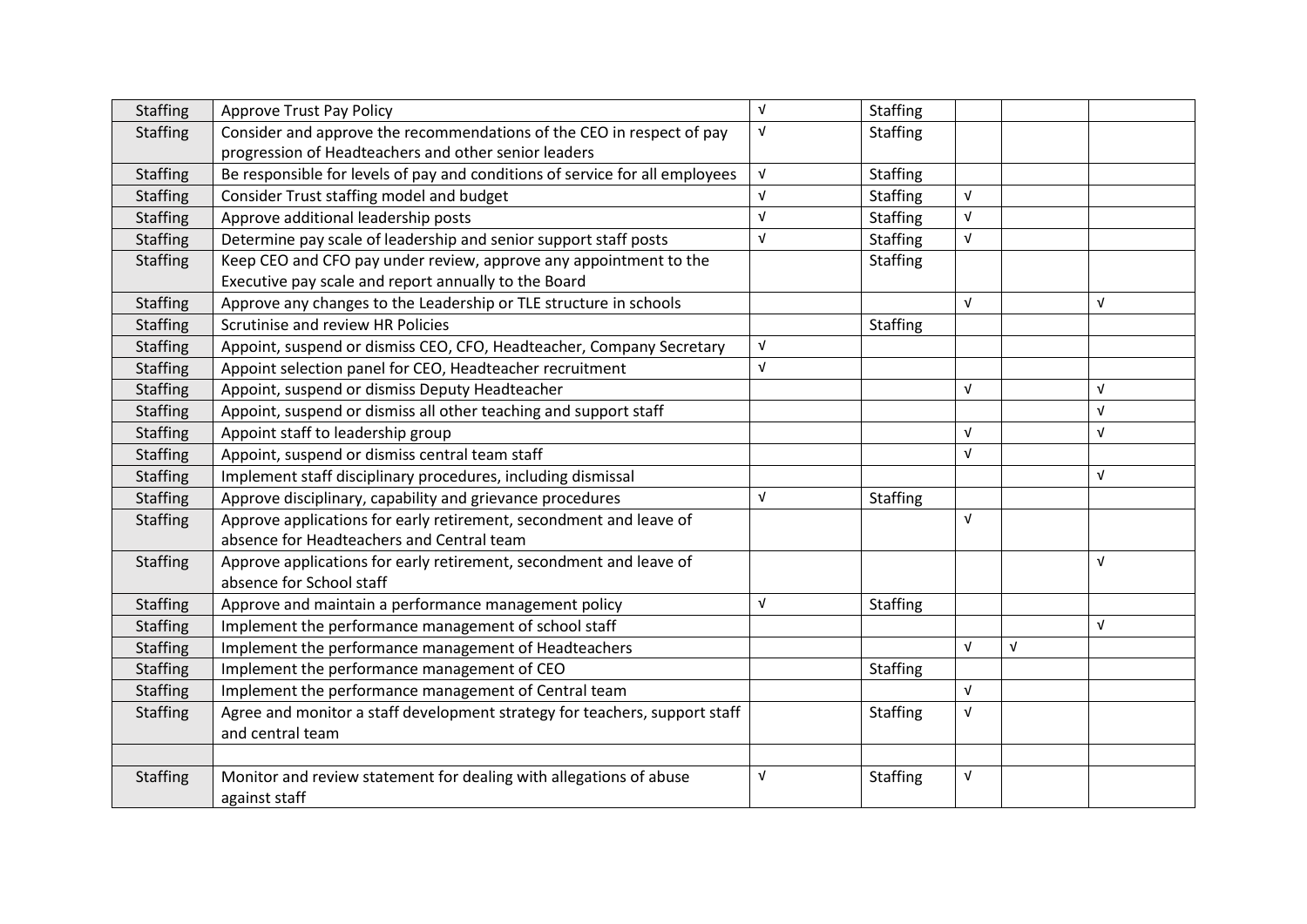| Staffing          | Approve Trust Staff Handbook                                                                                   |            | <b>Staffing</b>             | $\sqrt{ }$ |            |            |
|-------------------|----------------------------------------------------------------------------------------------------------------|------------|-----------------------------|------------|------------|------------|
| Premises          | Develop a Trust buildings strategy (including budgeting for repairs etc.)                                      |            | Site &<br><b>Facilities</b> | $\sqrt{ }$ |            |            |
|                   | and Asset Management Planning arrangements<br>Procure and agree a maintenance strategy for buildings including |            | Site &                      | $\sqrt{ }$ |            |            |
| <b>Premises</b>   | developing a properly funded maintenance plan                                                                  |            | <b>Facilities</b>           |            |            |            |
| <b>Premises</b>   | Monitor and Review Accessibility Plan                                                                          |            | Site &                      | $\sqrt{ }$ | $\sqrt{ }$ | $\sqrt{ }$ |
|                   |                                                                                                                |            | <b>Facilities</b>           |            |            |            |
| Premises          | Establish and approve a Health and Safety Policy                                                               | $\sqrt{ }$ | Site &                      | $\sqrt{ }$ |            |            |
|                   |                                                                                                                |            | <b>Facilities</b>           |            |            |            |
| <b>Premises</b>   | Ensure buildings and liability insurances are in place                                                         | $\sqrt{ }$ | Site &                      | $\sqrt{ }$ |            |            |
|                   |                                                                                                                |            | <b>Facilities</b>           |            |            |            |
| <b>Premises</b>   | Monitor Health and Safety requirements                                                                         |            | Site &                      | $\sqrt{ }$ |            | $\sqrt{ }$ |
|                   |                                                                                                                |            | <b>Facilities</b>           |            |            |            |
| <b>Premises</b>   | Monitor accident book and agree appropriate action                                                             |            |                             |            |            | $\sqrt{ }$ |
|                   |                                                                                                                |            |                             |            |            | $\sqrt{ }$ |
| <b>Premises</b>   | Proactively take responsibility for H&S at schools                                                             |            |                             |            |            |            |
| <b>Admissions</b> | Provide an education for students wholly and mainly from the area in                                           | $\sqrt{ }$ |                             |            | $\sqrt{ }$ |            |
|                   | which the school is situated                                                                                   |            |                             |            |            |            |
| <b>Admissions</b> | Implement and admissions policy for each school in accordance with the<br><b>Admissions Code</b>               | $\sqrt{ }$ |                             |            | $\sqrt{ }$ |            |
| <b>Admissions</b> | Determine admissions arrangements to include publishing appeals                                                | $\sqrt{ }$ |                             |            | $\sqrt{ }$ |            |
|                   | timetable, appeals and decisions                                                                               |            |                             |            |            |            |
| Admissions        | Participate in relevant Admissions Forum and have regard to its advice                                         |            |                             |            | $\sqrt{ }$ | $\sqrt{ }$ |
| Admissions        | Participate in the Fair Access Protocol                                                                        |            |                             |            |            | $\sqrt{ }$ |
| Governance        | <b>Review and monitor GDPR and Data Protection Policies</b>                                                    | $\sqrt{ }$ | Audit &<br>Risk             | $\sqrt{ }$ |            |            |
| Governance        | Review and monitor Freedom of Information Policy                                                               | $\sqrt{ }$ |                             | $\sqrt{ }$ |            |            |
|                   |                                                                                                                |            |                             |            |            |            |
| Governance        | Review and approve Business Continuity Plan                                                                    | $\sqrt{ }$ | Audit &<br>Risk             |            |            |            |
| Governance        | Review and monitor Equality Information and Objectives                                                         | $\sqrt{ }$ |                             | $\sqrt{ }$ | $\sqrt{ }$ | $\sqrt{ }$ |